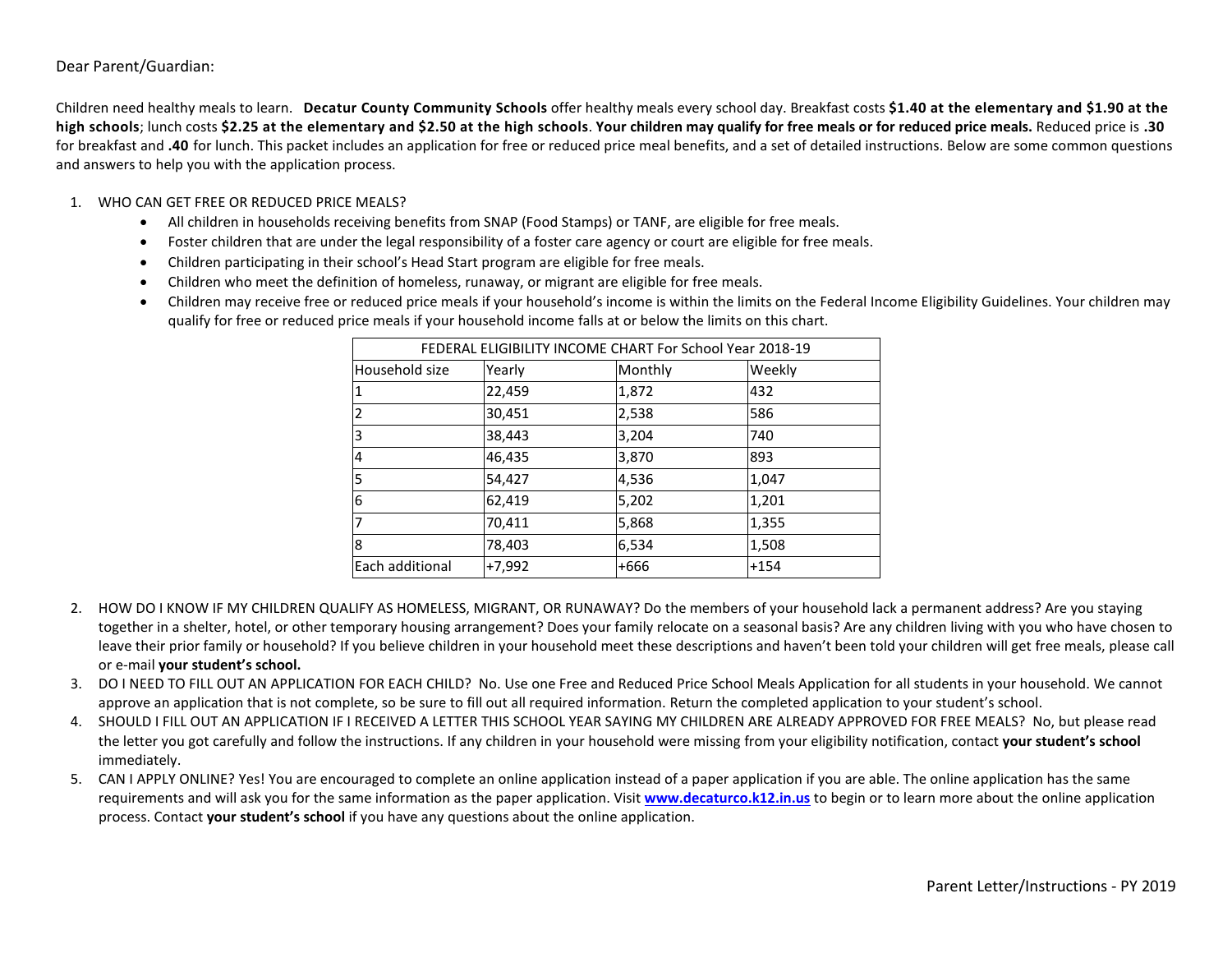- 6. MY CHILD'S APPLICATION WAS APPROVED LAST YEAR. DO I NEED TO FILL OUT A NEW ONE? Yes. Your child's application is only good for that school year and for the first few days of this school year. You must send in a new application unless the school told you that your child is eligible for the new school year. If you do not send in a new application that is approved by the school or you have not been notified that your child is eligible for free meals, your child will be charged the full price of meals.
- 7. I GET WIC. CAN MY CHILDREN GET FREE MEALS? Children in households participating in WIC may be eligible for free or reduced price meals. Please send in an application.
- 8. WILL THE INFORMATION I GIVE BE CHECKED? Yes. We may also ask you to send written proof of the household income you report.
- 9. IF I DON'T QUALIFY NOW, MAY I APPLY LATER? Yes, you may apply at any time during the school year. For example, children with a parent or guardian who becomes unemployed may become eligible for free and reduced price meals if the household income drops below the income limit.
- 10. WHAT IF I DISAGREE WITH THE SCHOOL'S DECISION ABOUT MY APPLICATION? You should talk to school officials. You also may ask for a hearing by calling or writing to: **Decatur County Community Schools, 2020 N Montgomery Road, Greensburg, IN 47240 or phone 812-663-4595***.*
- 11. MAY I APPLY IF SOMEONE IN MY HOUSEHOLD IS NOT A U.S. CITIZEN? Yes. You, your children, or other household members do not have to be U.S. citizens to apply for free or reduced price meals.
- 12. WHAT IF MY INCOME IS NOT ALWAYS THE SAME? List the amount that you normally receive. For example, if you normally make \$1000 each month, but you missed some work last month and only made \$900, put down that you made \$1000 per month. If you normally get overtime, include it, but do not include it if you only work overtime sometimes. If you have lost a job or had your hours or wages reduced, use your current income.
- 13. WHAT IF SOME HOUSEHOLD MEMBERS HAVE NO INCOME TO REPORT? Household members may not receive some types of income we ask you to report on the application, or may not receive income at all. Whenever this happens, please write a 0 in the field. However, if any income fields are left empty or blank, those will also be counted as zeroes. Please be careful when leaving income fields blank, as we will assume you meant to do so.
- 14. WE ARE IN THE MILITARY. DO WE REPORT OUR INCOME DIFFERENTLY? Your basic pay and cash bonuses must be reported as income. If you get any cash value allowances for off-base housing, food, or clothing, it must also be included as income. However, if your housing is part of the Military Housing Privatization Initiative, do not include your housing allowance as income. Any additional combat pay resulting from deployment is also excluded from income.
- 15. WHAT IF THERE ISN'T ENOUGH SPACE ON THE APPLICATION FOR MY FAMILY? List any additional household members on a separate piece of paper, and attach it to your application. Contact **your student's school** to receive a second application.
- 16. MY FAMILY NEEDS MORE HELP. ARE THERE OTHER PROGRAMS WE MIGHT APPLY FOR? To find out how to apply for SNAP (Food Stamp) or other assistance benefits, contact your local assistance office or call **1-800-403-0864.**

If you have other questions or need help, call **your student's school.**

Sincerely,

**Dr. S. Jarrod Burns Superintendent**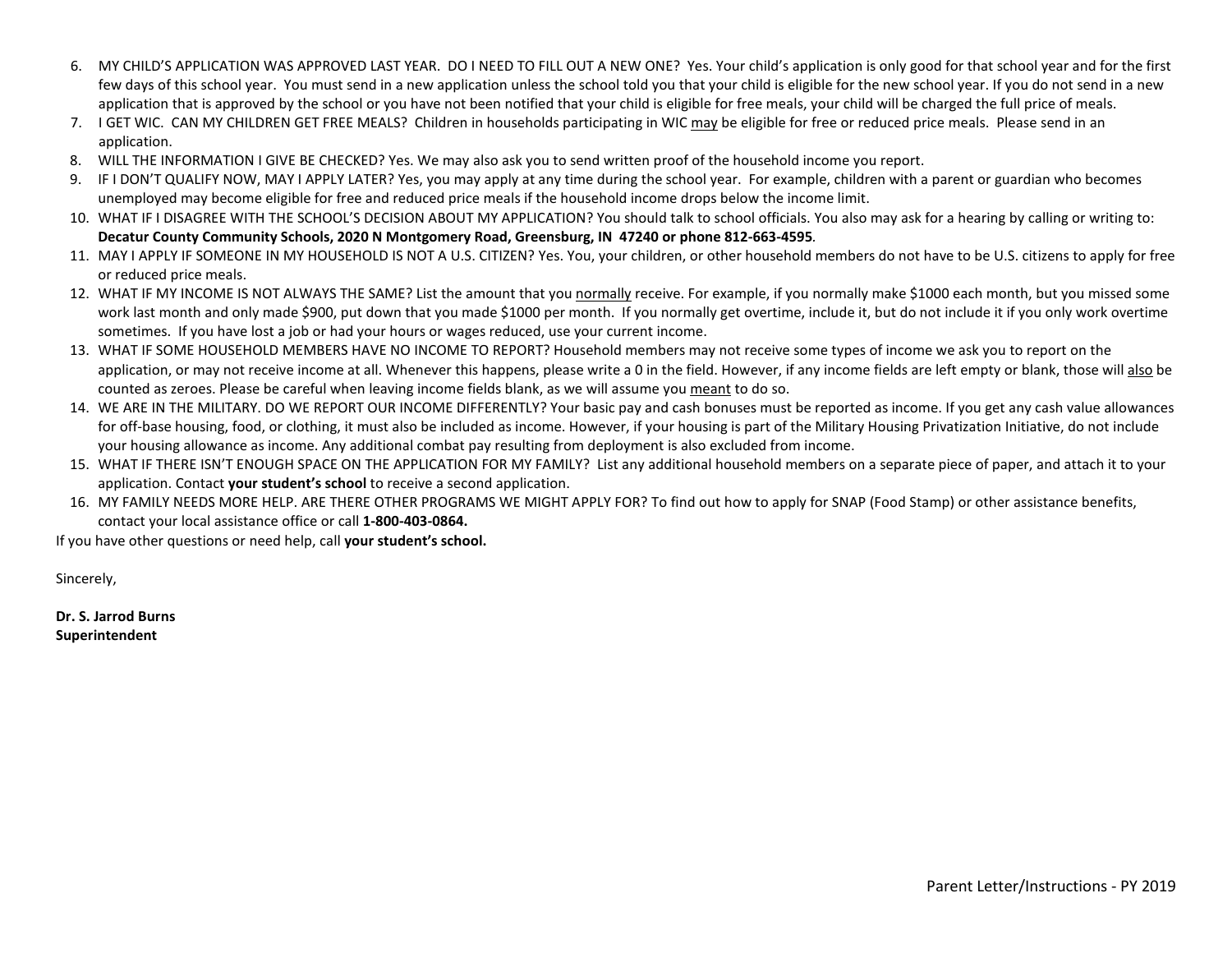## **HOW TO APPLY FOR FREE AND REDUCED PRICE SCHOOL MEALS**

Please use these instructions to help you fill out the application for free or reduced price school meals. You only need to submit one application per household, even if your children attend more than one school in **[School District]**. The application must be filled out completely to certify your children for free or reduced price school meals. Please follow these instructions in order! Each step of the instructions is the same as the steps on your application. If at any time you are not sure what to do next, please contact **[School/school district contact here; phone and email preferred]**.

#### **PLEASE USE A PEN (NOT A PENCIL) WHEN FILLING OUT THE APPLICATION AND DO YOUR BEST TO PRINT CLEARLY.**

## **STEP 1: LIST ALL INFANTS, CHILDREN, AND STUDENTS UP TO AND INCLUDING GRADE 12 IN THE HOUSEHOLD**

Tell us how many infants, children, and school students live in your household. They do NOT have to be related to you to be a part of your household.

**Who should I list here?** When filling out this section, please include ALL members in your household who are:

- Children age 18 or under AND are supported with the household's income;
- In your care under a foster arrangement, or qualify as homeless, migrant, or runaway youth;
- Students attending **[school/school system here]**, regardless of age.

| A) List each child's name. Print each child's   | B) Is the child a student at $[name]$ | C) Do you have any foster children? If any children   | D) Are any children homeless, migrant, |
|-------------------------------------------------|---------------------------------------|-------------------------------------------------------|----------------------------------------|
|                                                 |                                       |                                                       |                                        |
| name. Use one line of the application for each  | of school/school system here]?        | listed are foster children, mark the "Foster Child"   | or runaway? If you believe any child   |
| child. If there are more children present than  | Mark 'Yes' or 'No' under the          | box next to the child's name. If you are ONLY         | listed in this section meets this      |
| lines on the application, attach a second piece | column titled "Student" to tell us    | applying for foster children, after finishing STEP 1, | description, mark the "Homeless,       |
| of paper with all required information for the  | which children attend <b>[name of</b> | go to <b>STEP 4.</b>                                  | Migrant, Runaway" box next to the      |
| additional children.                            | school/school district here]. If you  | Foster children who live with you may count as        | child's name and complete all steps of |
|                                                 | marked 'Yes,' write the name of       | members of your household and should be listed on     | the application.                       |
|                                                 | the school building, birthdate, and   | your application. If you are applying for both foster |                                        |
|                                                 | grade level of the student in the     | and non-foster children, go to step 3.                |                                        |
|                                                 | 'Grade' column to the right.          |                                                       |                                        |
|                                                 | Is the child living with parent or    |                                                       |                                        |
|                                                 | caretaker relative? Mark 'Yes' or     |                                                       |                                        |
|                                                 | 'No' next to each child.              |                                                       |                                        |
|                                                 |                                       |                                                       |                                        |

## **STEP 2: DO ANY HOUSEHOLD MEMBERS CURRENTLY PARTICIPATE IN SNAP or TANF?**

**If anyone in your household (including you) currently participates in one or more of the assistance programs listed below, your children are eligible for free school meals:**

- The Supplemental Nutrition Assistance Program (SNAP).
- Temporary Assistance for Needy Families (TANF).

| A) If no one in your household participates in any of the above | B) If anyone in your household participates in any of the above listed programs:                          |
|-----------------------------------------------------------------|-----------------------------------------------------------------------------------------------------------|
| listed programs:                                                | Write a case number for SNAP or TANF. You only need to provide one case number. If you participate in one |
| Leave STEP 2 blank and go to STEP 3.                            | of these programs and do not know your case number, contact: 1-800-403-0864.                              |
|                                                                 | Go to <b>STEP 4.</b>                                                                                      |
|                                                                 |                                                                                                           |
|                                                                 |                                                                                                           |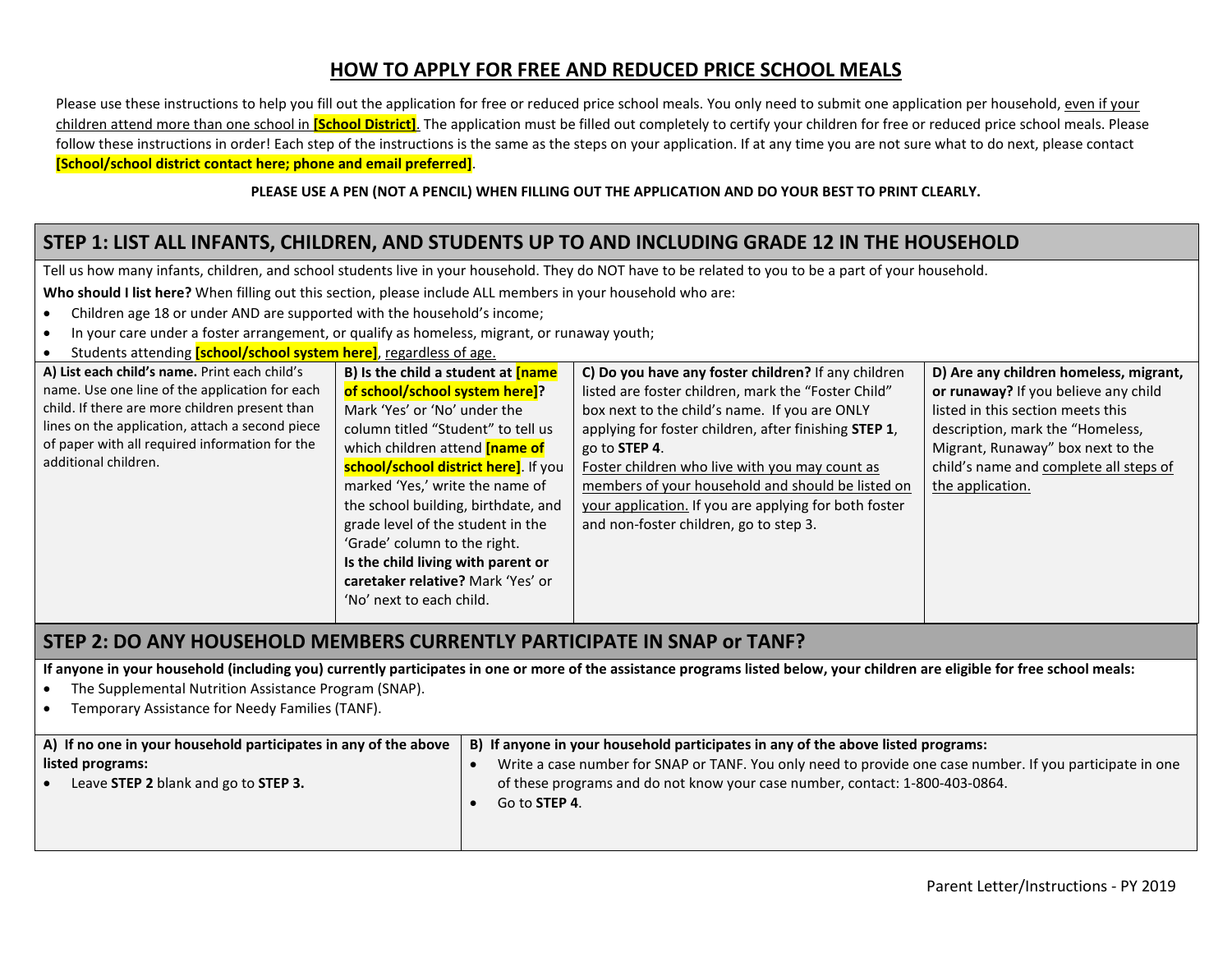## **STEP 3: REPORT INCOME FOR ALL HOUSEHOLD MEMBERS**

#### **How do I report my income?**

• Use the charts titled **"Sources of Income for Adults"** and **"Sources of Income for Children,"** located below to determine if your household has income to report.

|                                                                     | Sources of Income for Children                                                                                                                                                   | $\bullet$                                                          |
|---------------------------------------------------------------------|----------------------------------------------------------------------------------------------------------------------------------------------------------------------------------|--------------------------------------------------------------------|
| Sources of Child Income                                             | Example(s)                                                                                                                                                                       | epor<br>t all                                                      |
| - Earnings from work                                                | - A child has a regular full or part-time<br>job where they earn a salary or wages                                                                                               | - S<br>amo<br>bo<br>unts                                           |
| - Social Security<br>- Disability Payments<br>- Survivor's Benefits | - A child is blind or disabled and receives<br>Social Security benefits<br>- A Parent is disabled, retired, or deceased,<br>and their child receives Social Security<br>benefits | $- N$<br>em<br>in.<br>bu<br><b>GRO</b><br>SS<br>If y<br><b>INC</b> |
| -Income from person outside the household                           | - A friend or extended family<br>member regularly gives a child<br>spending money                                                                                                | - B<br><b>OM</b><br>NC<br>F<br>or                                  |
| -Income from any other source                                       | - A child receives regular income<br>from a private pension fund, annuity,<br>or trust                                                                                           | ONL<br>- A<br>Y.<br>foc<br>Rep<br>ort                              |

| <b>Earnings from Work</b>                                                                                                                                                                                                                                                                               | Public Assistance /<br>Alimony / Child Support                                                                                                                                                                                                      | Pensions / Retirement / All<br>Other Income                                                                                                                                                                                                                                                                      |
|---------------------------------------------------------------------------------------------------------------------------------------------------------------------------------------------------------------------------------------------------------------------------------------------------------|-----------------------------------------------------------------------------------------------------------------------------------------------------------------------------------------------------------------------------------------------------|------------------------------------------------------------------------------------------------------------------------------------------------------------------------------------------------------------------------------------------------------------------------------------------------------------------|
|                                                                                                                                                                                                                                                                                                         |                                                                                                                                                                                                                                                     |                                                                                                                                                                                                                                                                                                                  |
| - Salary, wages, cash<br>bonuses<br>- Net income from self-<br>employment (farm or<br>business)<br>If you are in the U.S. Military:<br>- Basic pay and cash bonuses (do<br>NOT include combat pay, FSSA<br>or privatized housing allowances)<br>- Allowances for off-base housing,<br>food and clothing | - Unemployment benefits<br>- Worker's compensation<br>- Supplemental Security<br>Income (SSI)<br>- Cash assistance from<br>State or local government<br>- Alimony payments<br>- Child support payments<br>- Veteran's benefits<br>- Strike benefits | - Social Security (including<br>railroad retirement and black<br>lung benefits)<br>- Private pensions or<br>disability benefits<br>- Regular income from<br>trusts or estates<br>- Annuities<br>- Investment income<br>- Earned interest<br>- Rental income<br>- Regular cash payments from<br>outside household |

all income in whole dollars. Do not include cents.

- o Gross income is the total income received before taxes
- o Many people think of income as the amount they "take home" and not the total, "gross" amount. Make sure that the income you report on this application has NOT been reduced to pay for taxes, insurance premiums, or any other amounts taken from your pay.
- Write a "0" in any fields where there is no income to report. Any income fields left empty or blank will also be counted as a zero. If you write '0' or leave any fields blank, you are certifying (promising) that there is no income to report. If local officials suspect that your household income was reported incorrectly, your application will be investigated.
- Mark how often each type of income is received using the check boxes to the right of each field.

#### **3.A. REPORT INCOME EARNED BY CHILDREN**

**A**) **Report all income earned or received by children.** Report the combined gross income for ALL children listed in STEP 1 in your household in the box marked "Child Income." Only count foster children's income if you are applying for them together with the rest of your household.

*What is Child Income?* Child income is money received from outside your household that is paid DIRECTLY to your children. Many households do not have any child income.

### **3.B REPORT INCOME EARNED BY ADULTS**

#### **Who should I list here?**

• When filling out this section, please include ALL adult members in your household who are living with you and share income and expenses, even if they are not related and even if they do not receive income of their own.

• *Do NOT include:* 

- o People who live with you but are not supported by your household's income AND do not contribute income to your household.
- o Infants, Children and students already listed in **STEP 1.**